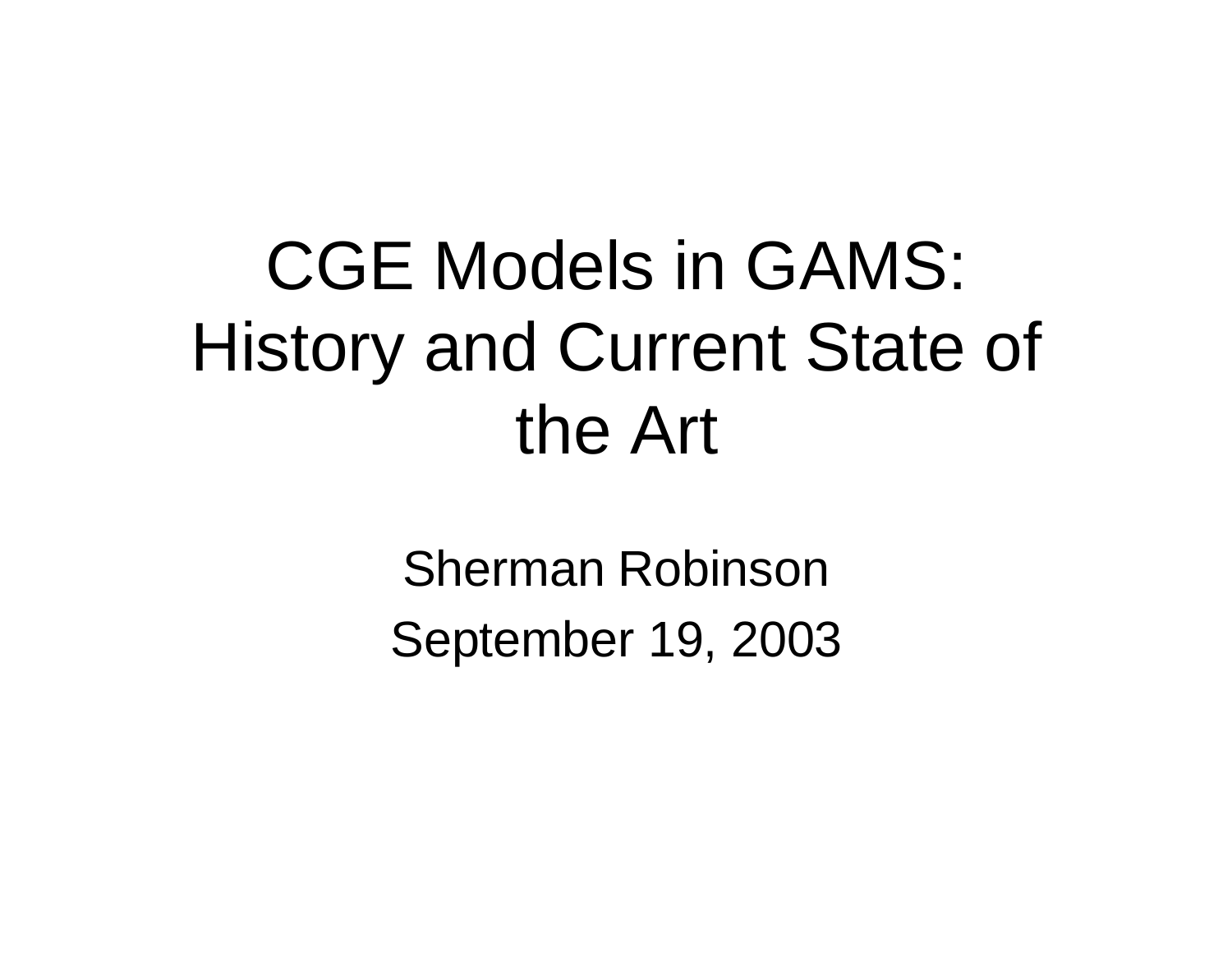# History: Solving CGE Models

- Various approaches
	- Programming models
		- LP: Chenery, Evans, Norton-Scandizzo
		- NLP: Ginsburgh-Waelbroeck, Ginsburgh-Kayzer
	- Systems of equations: "square models"
		- Scarf, Shoven-Whalley
		- Johansen, Dixon (Orani), Hertel (GTAP)
		- Adelman-Robinson, Dervis-deMelo-Robinson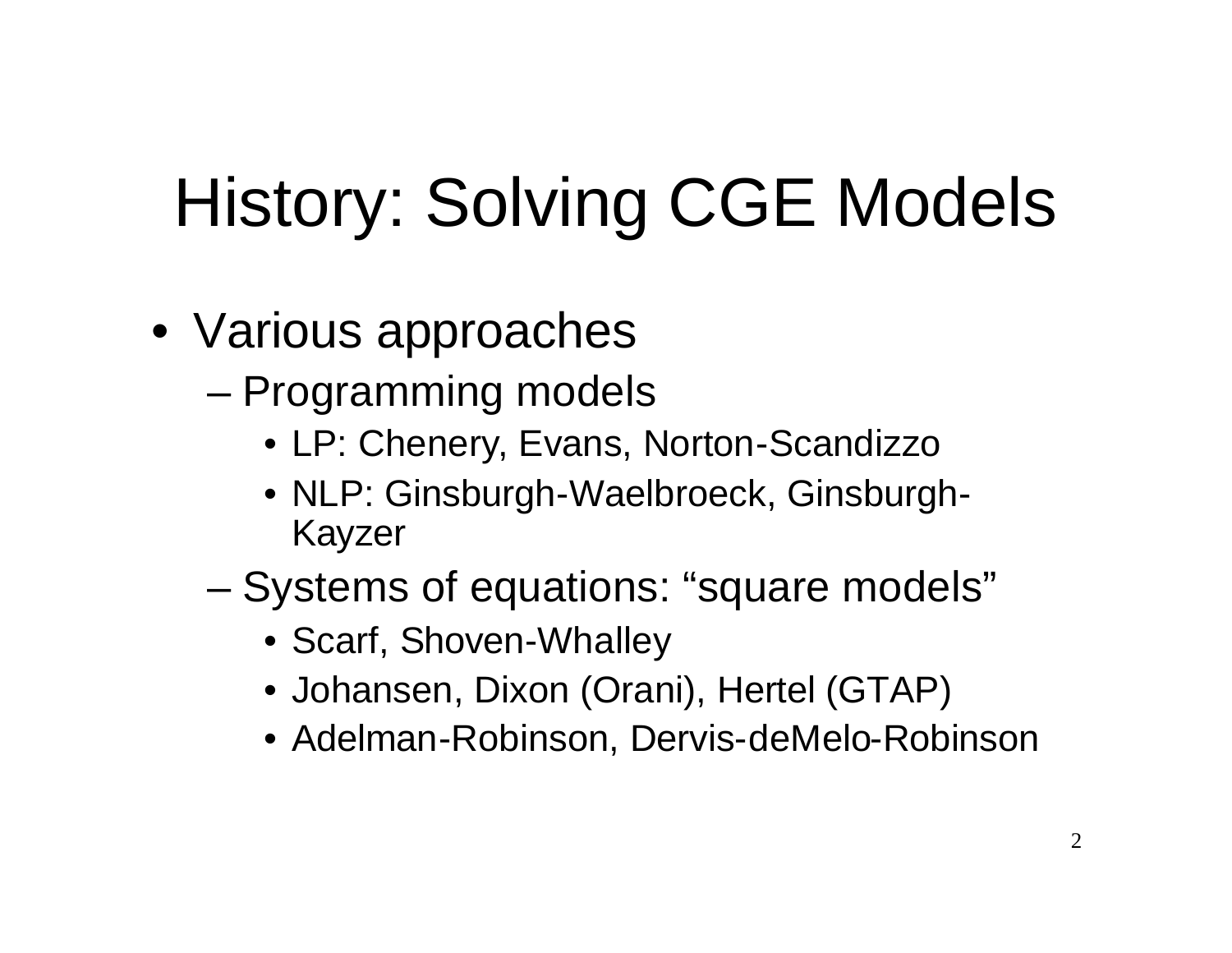# History: Solving CGE Models

- The Scarf algorithm died out quickly. – Empirically very inefficient and impractical.
- The programming approaches are still around, but little used.
- Direct solution approaches have prevailed. Basically, two schools:
	- ORANI: CGE model in log differentials.
	- Direct methods: CGE model in "levels".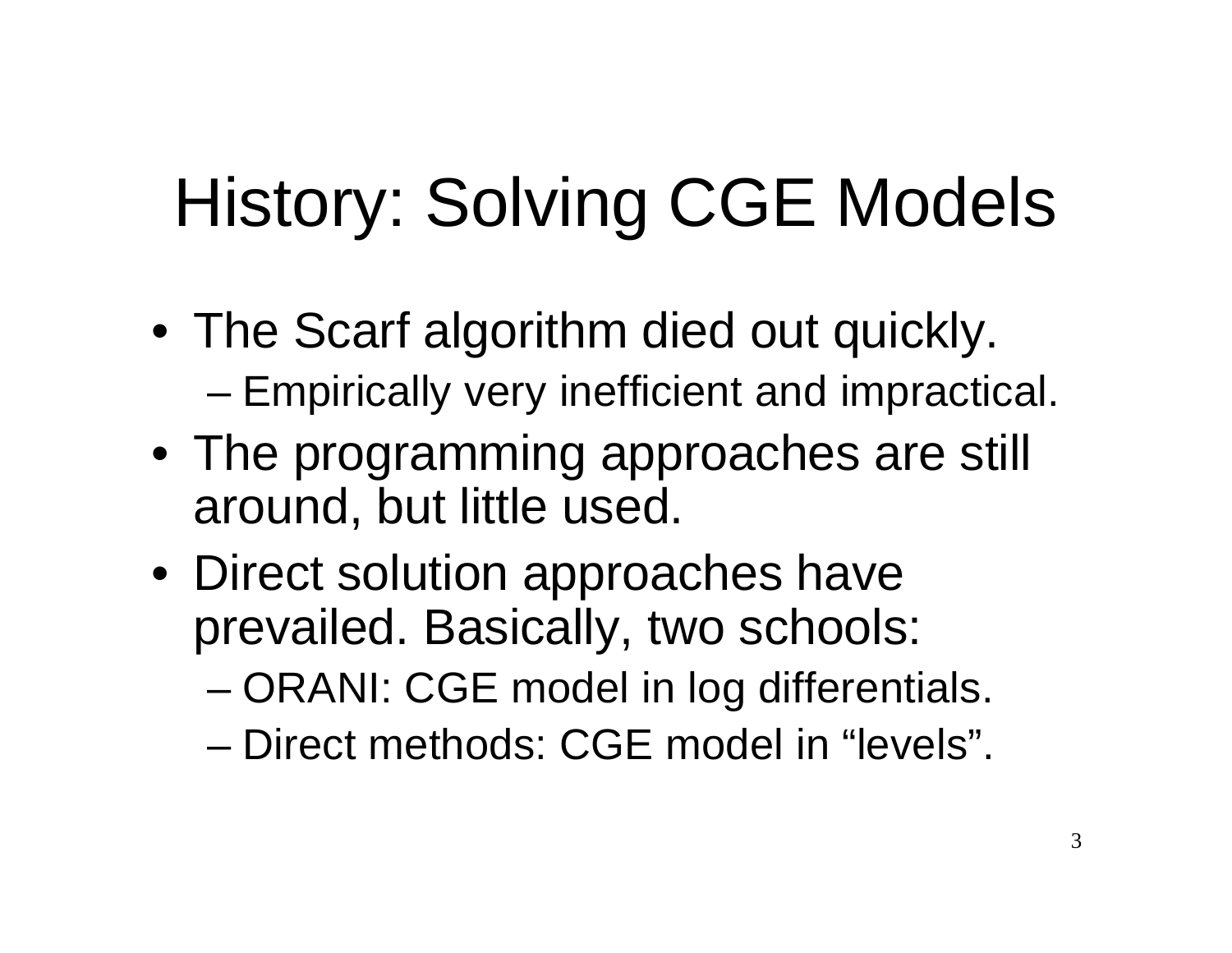# Solving CGE Models in Levels

- Tatonnnement methods – Gauss-Seidel/Jacobi algorithms
- Jacobian methods
	- Newton-Rapheson
	- M.J.D. Powell: Powell algorithm
- Fortran programs
	- 1970s and early 1980s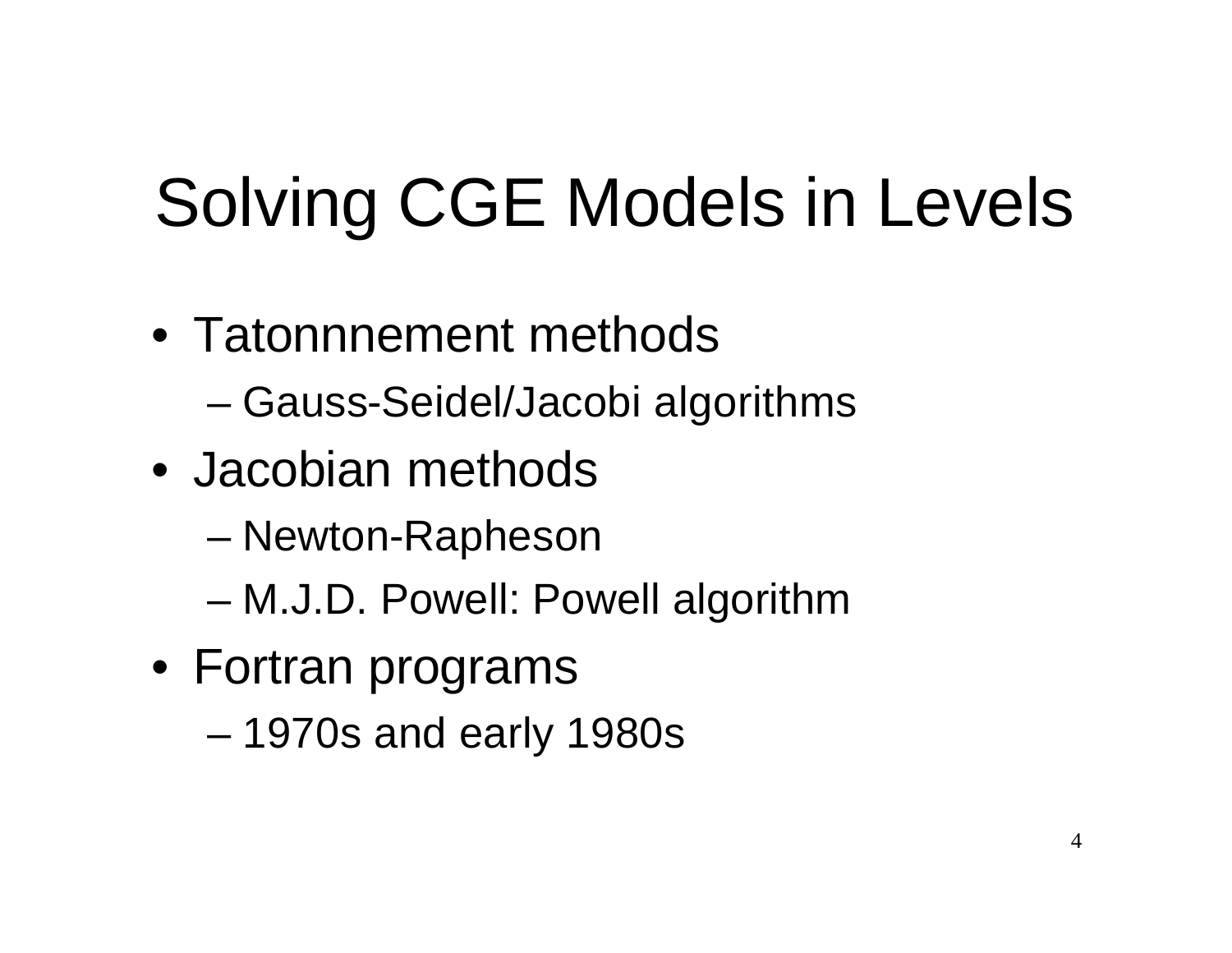## CGE Models in GAMS

- Mid 1980s: convert to GAMS
- Modeling "systems" – Hercules (Pyatt-Drud) – MPSGE (Rutherford)
- "Cameroun" model
	- Devarajan; Robinson (USDA/ERS)
	- Devarajan, Lewis, Robinson: a "standard" CGE model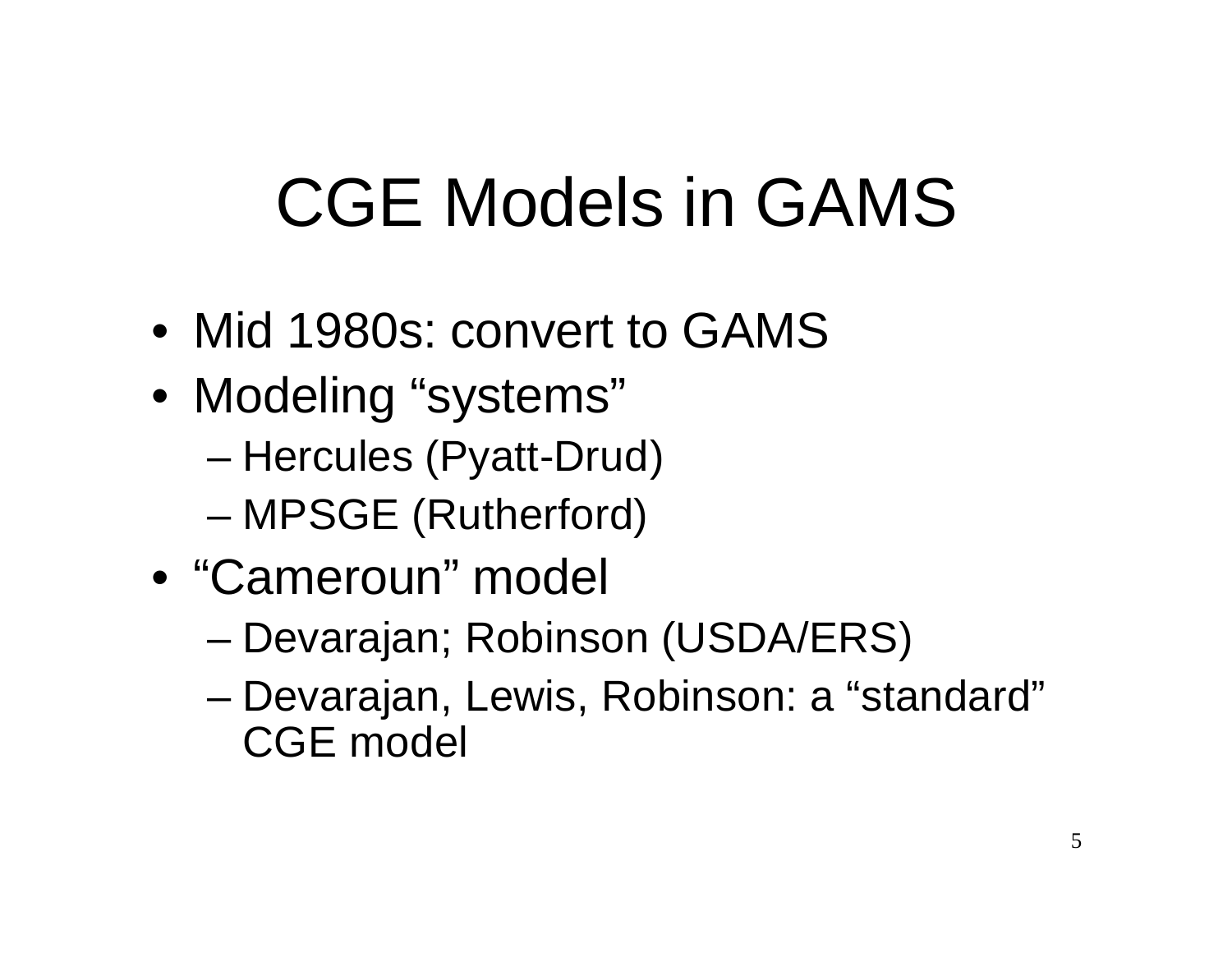## CGE Models in GAMS

- IFPRI "standard" CGE model – Lofgren, Harris, and Robinson
- SAM-based model
	- New UN-SNA SAM
	- CGE model consistent with new data framework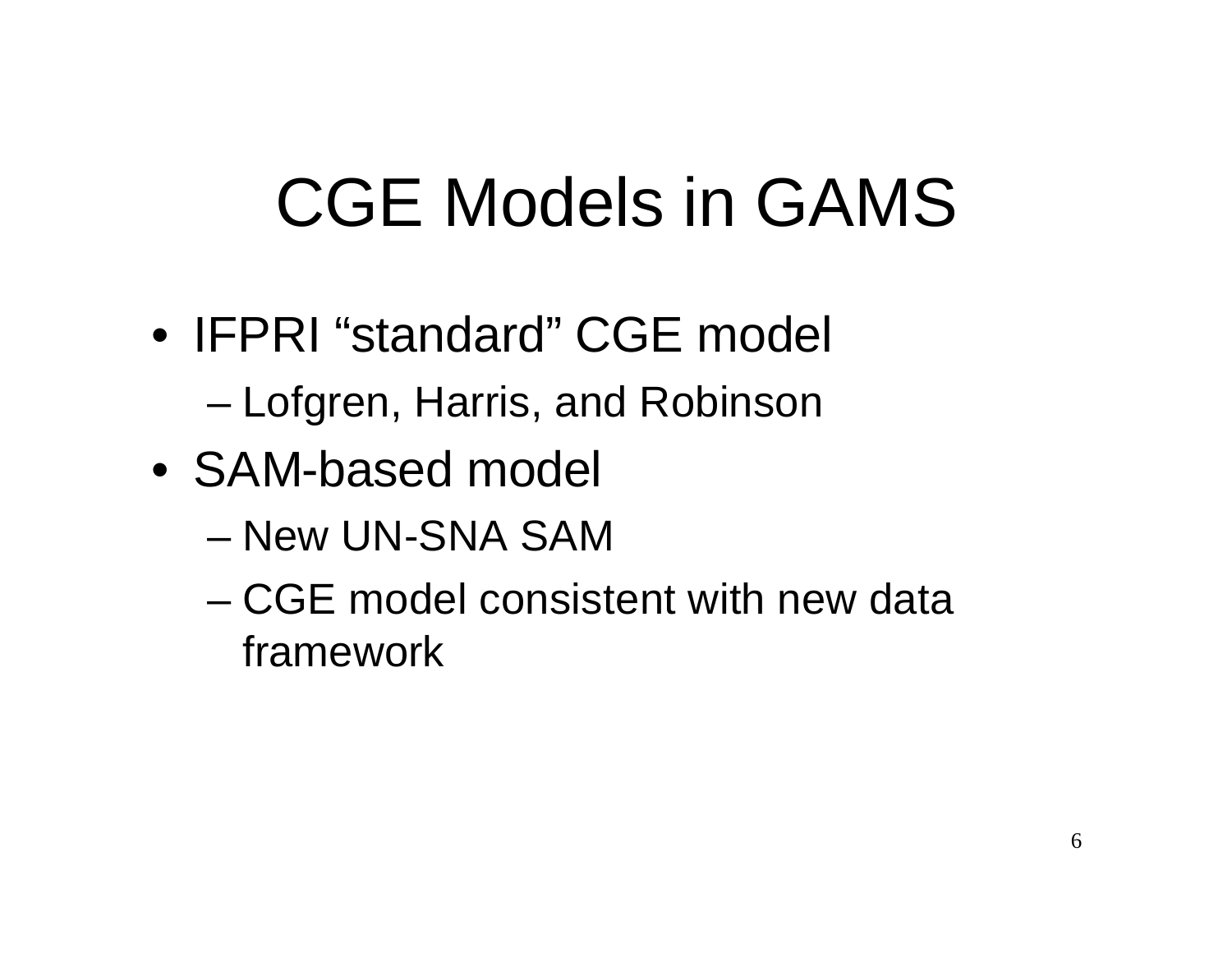# IFPRI CGE Model in GAMS

- The paper is accompanied by a modeling system: a set of GAMS input files (model, data, simulations, reports)
- The system includes extensive reports.
- The system has been applied to a large number of countries.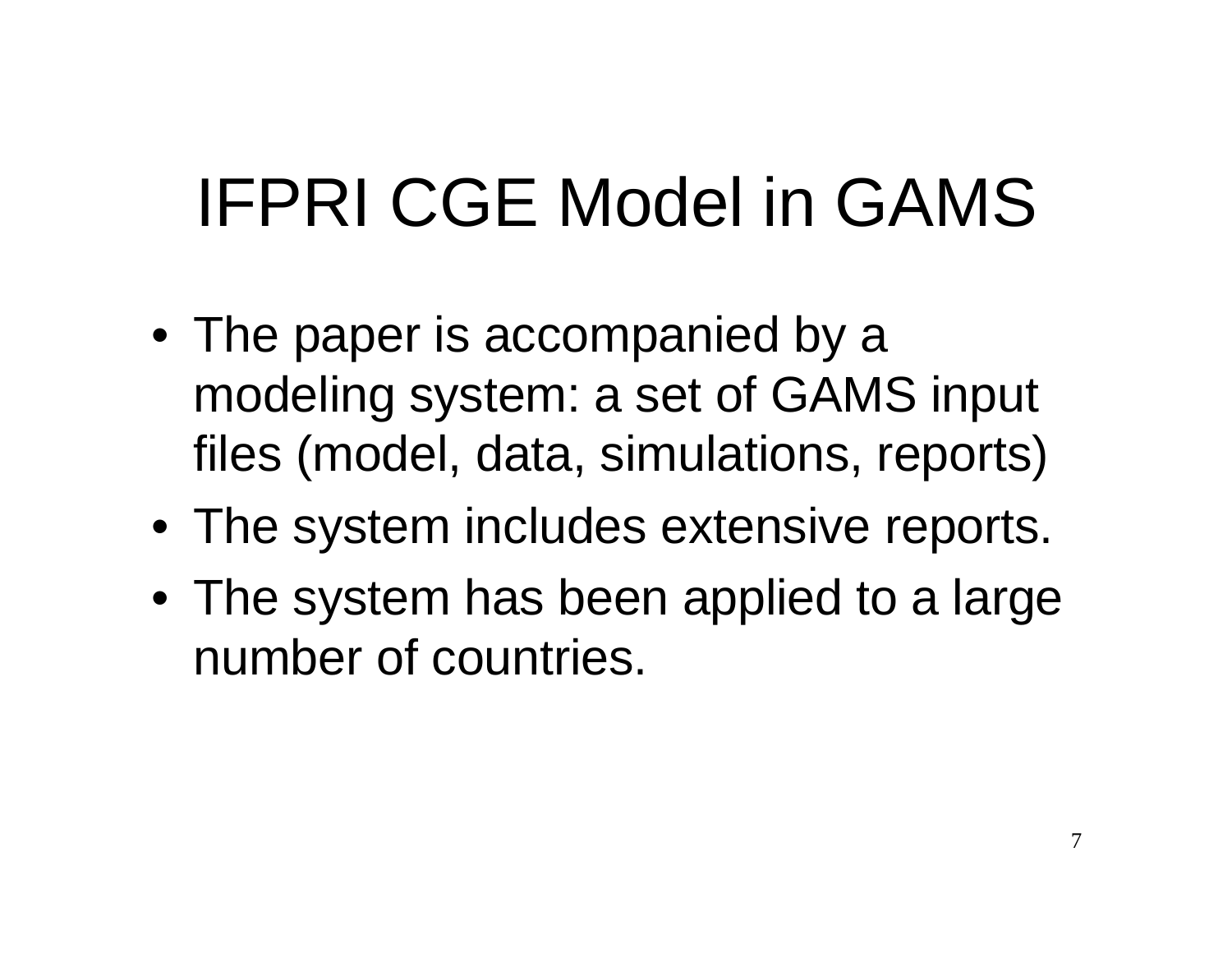# Application Countries

- Argentina
- Bangladesh
- Bolivia
- Botswana
- Brazil
- Chile
- China
- Colombia
- Costa Rica
- Dominican Republic
- Ecuador
- Egypt
- Honduras
- Indonesia
- Jamaica
- **Madagascar**
- Malawi
- Mexico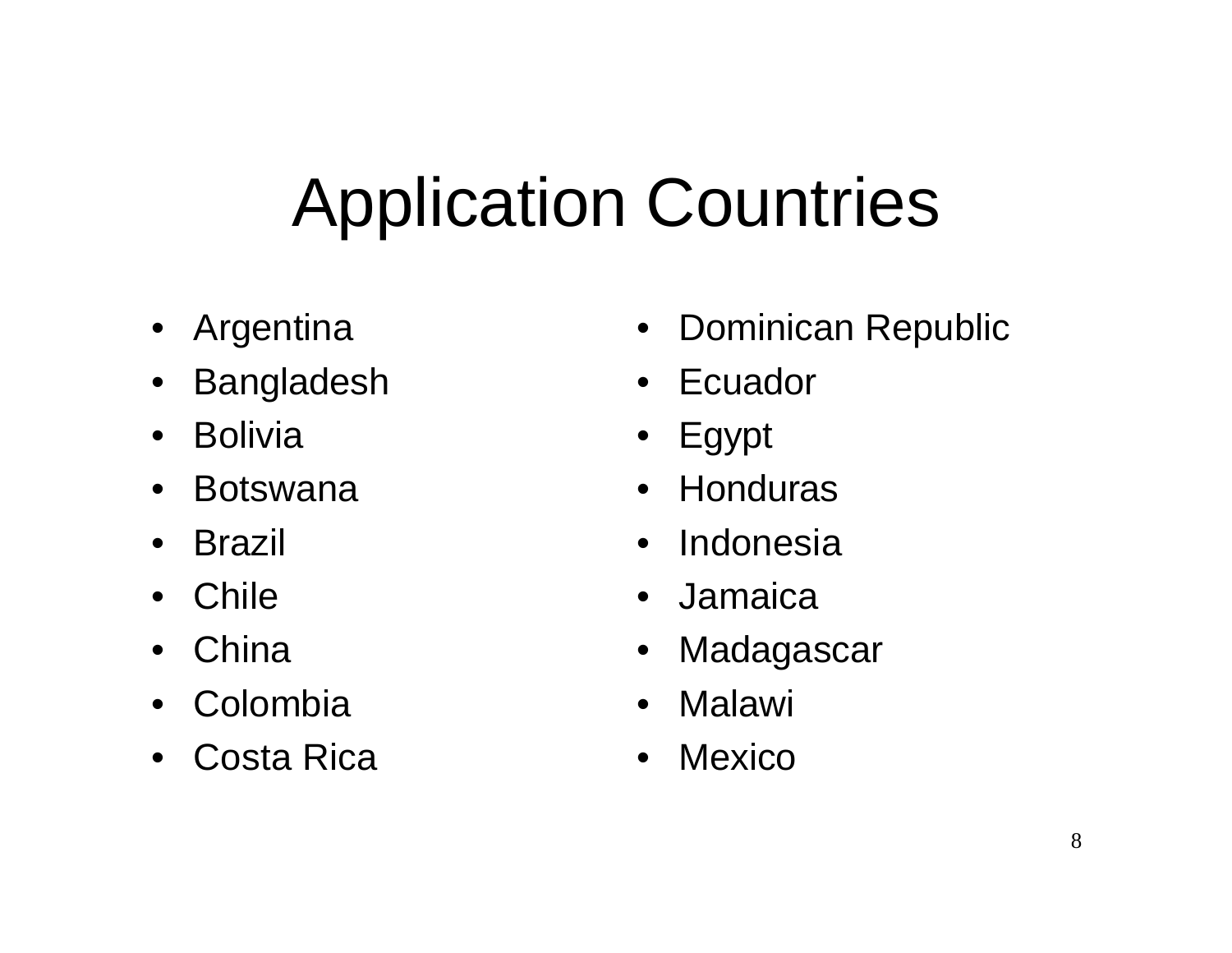# Application Countries

- Morocco
- Mozambique
- North Korea
- Paraguay
- Philippines
- Peru
- Russia
- South Africa
- Swaziland
- Tanzania
- Thailand
- Turkey
- Uganda
- United States
- Uruguay,
- Venezuela
- Vietnam
- Zambia
- Zimbabwe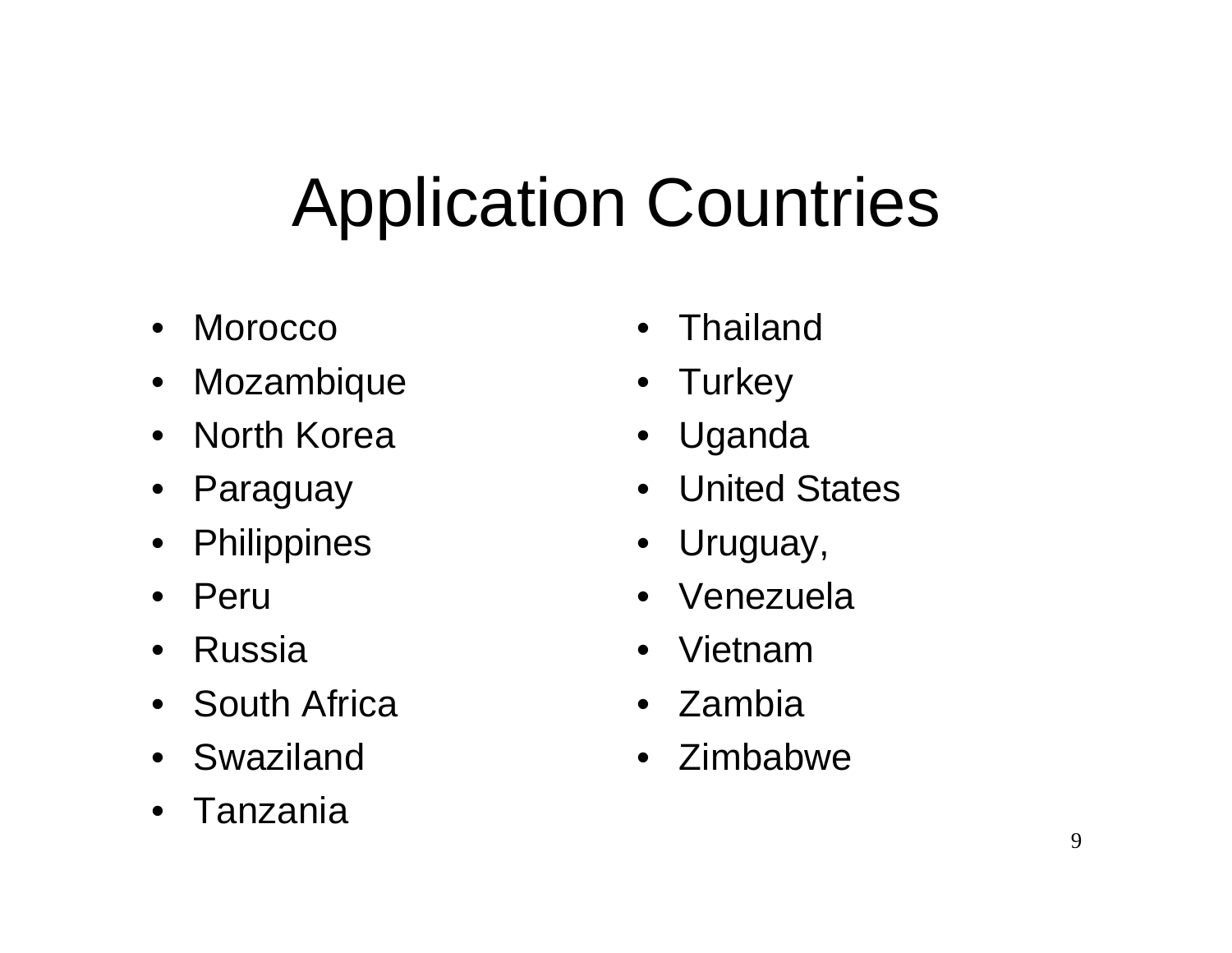#### GAMS Modeling System

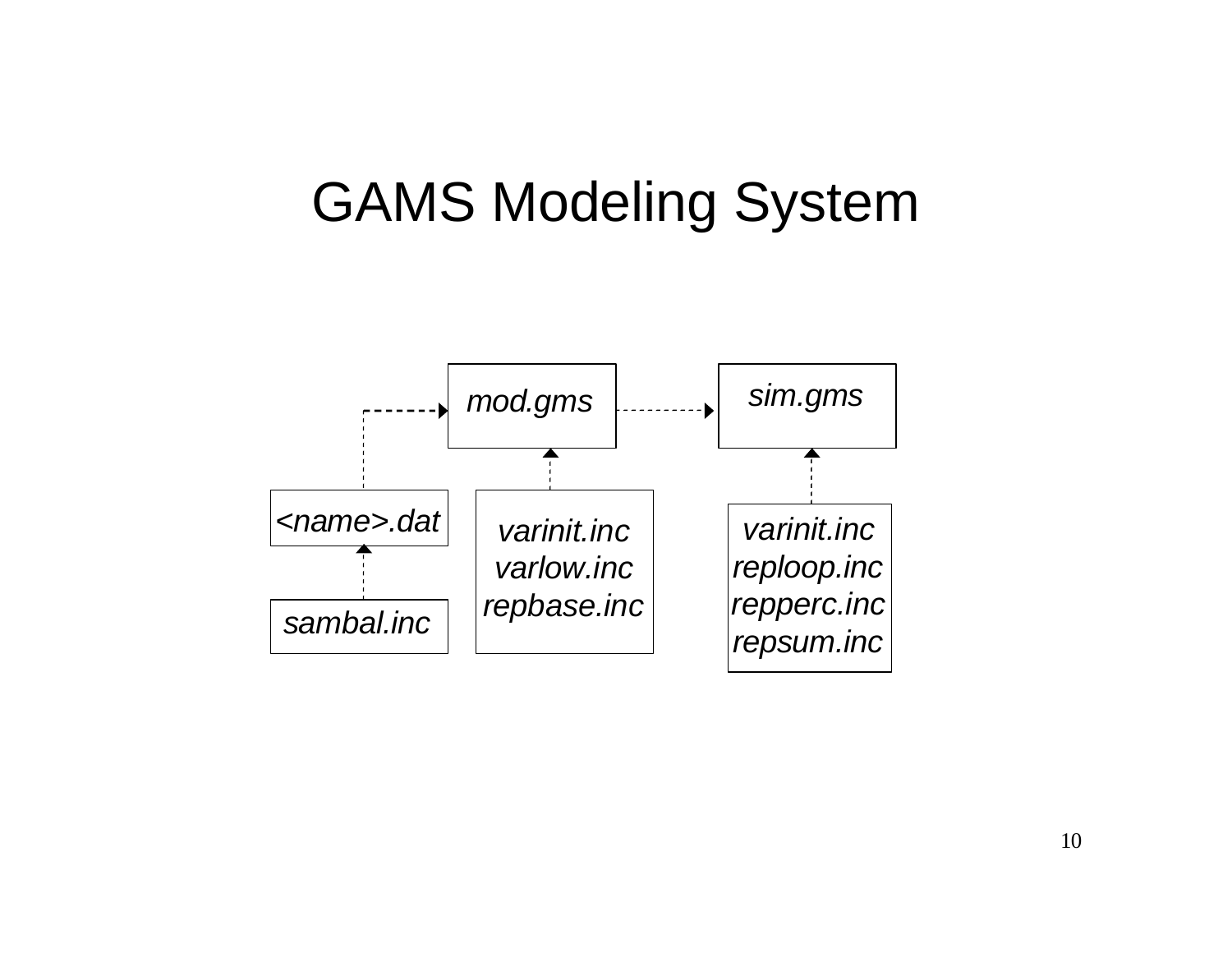## The Model in GAMS

- This system may be used in the following ways:
	- 1. Simulations with existing data set without changing the modeling structure (*sim.gms*).
	- 2. Simulations with new data set:
		- a. construct data set (*<name>.dat*)
		- b. simulations (*sim.gms*)
	- 3. Simulations with new data set and model structure:
		- a. construct data set (*<name>.dat*)
		- b. adjust model structure (*mod.gms*) and selected include files (*?.inc*)
		- c. simulations (*sim.gms*)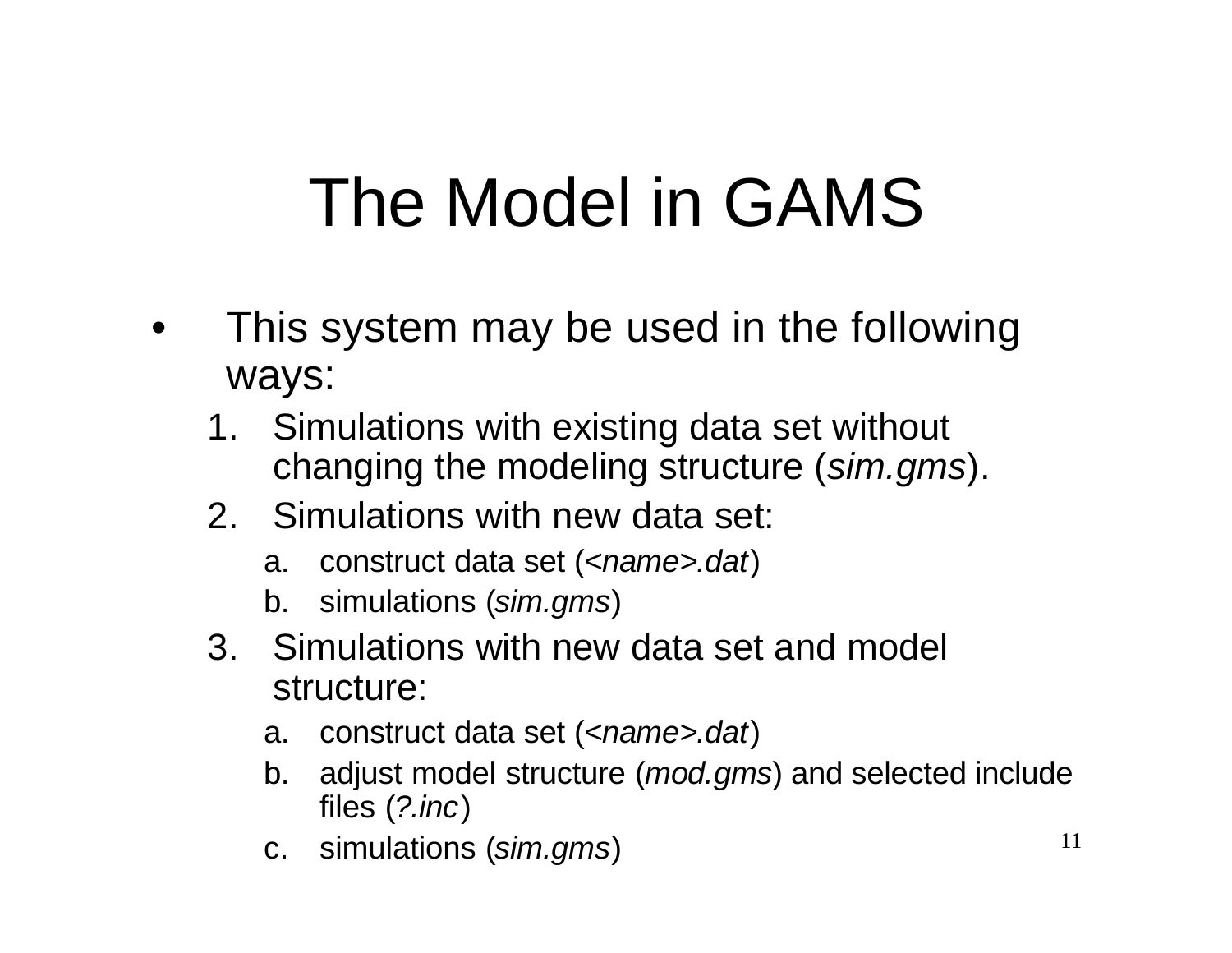# GAMS Solvers for CGE Models

- NLP Solvers
	- Minos: Stanford
	- Conopt: Drud
	- Used to solve "square" CGE models or models expressed as NLP problems
- MCP: "Square" solvers
	- Miles: Rutherford
	- Path: Ferris, Munson, Dirkse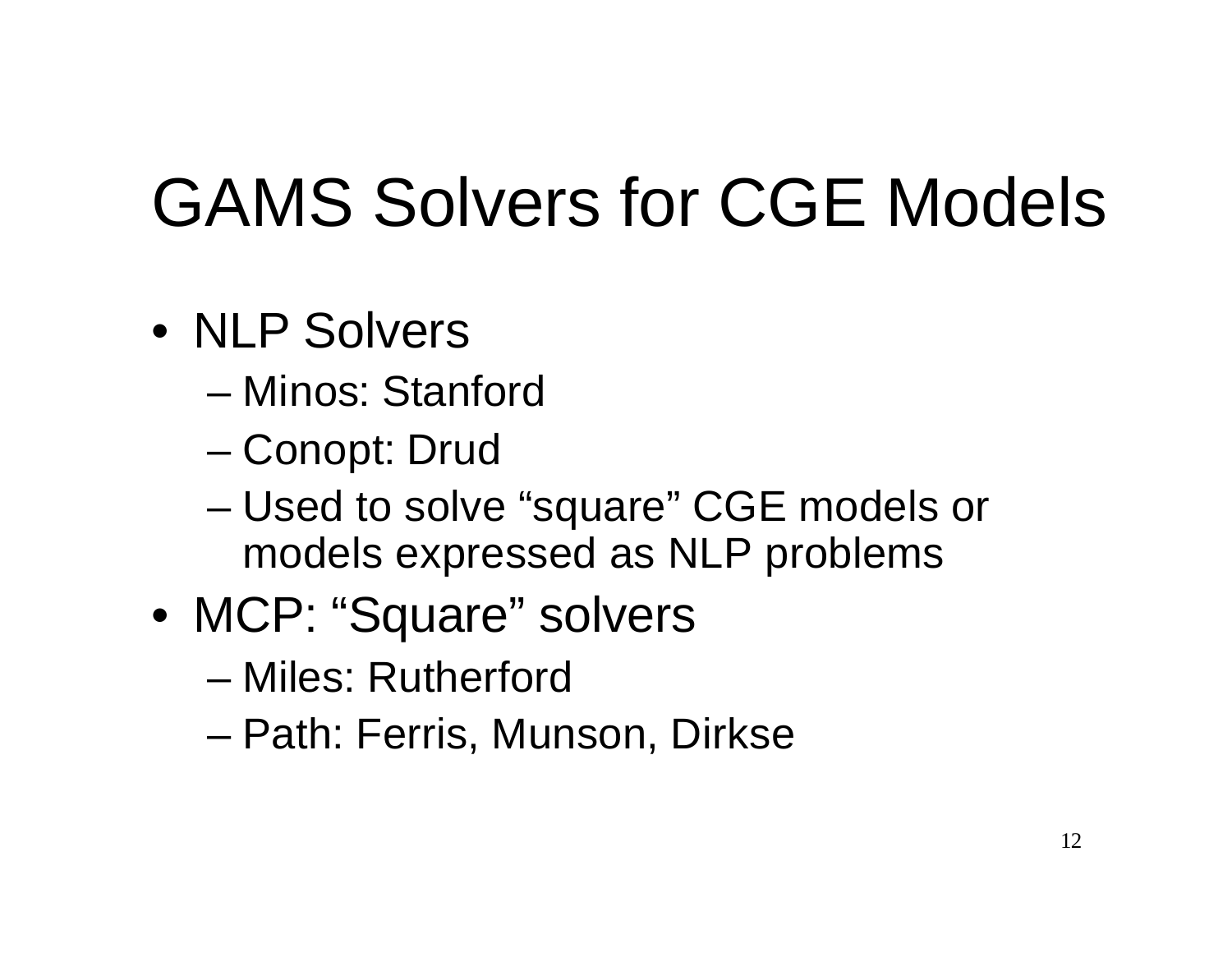# Algorithms and Models

- Interaction between developers of CGE models, developers of solution algorithms, and GAMS language features.
- Productive interaction.
	- Special properties of CGE models.
	- Test problems.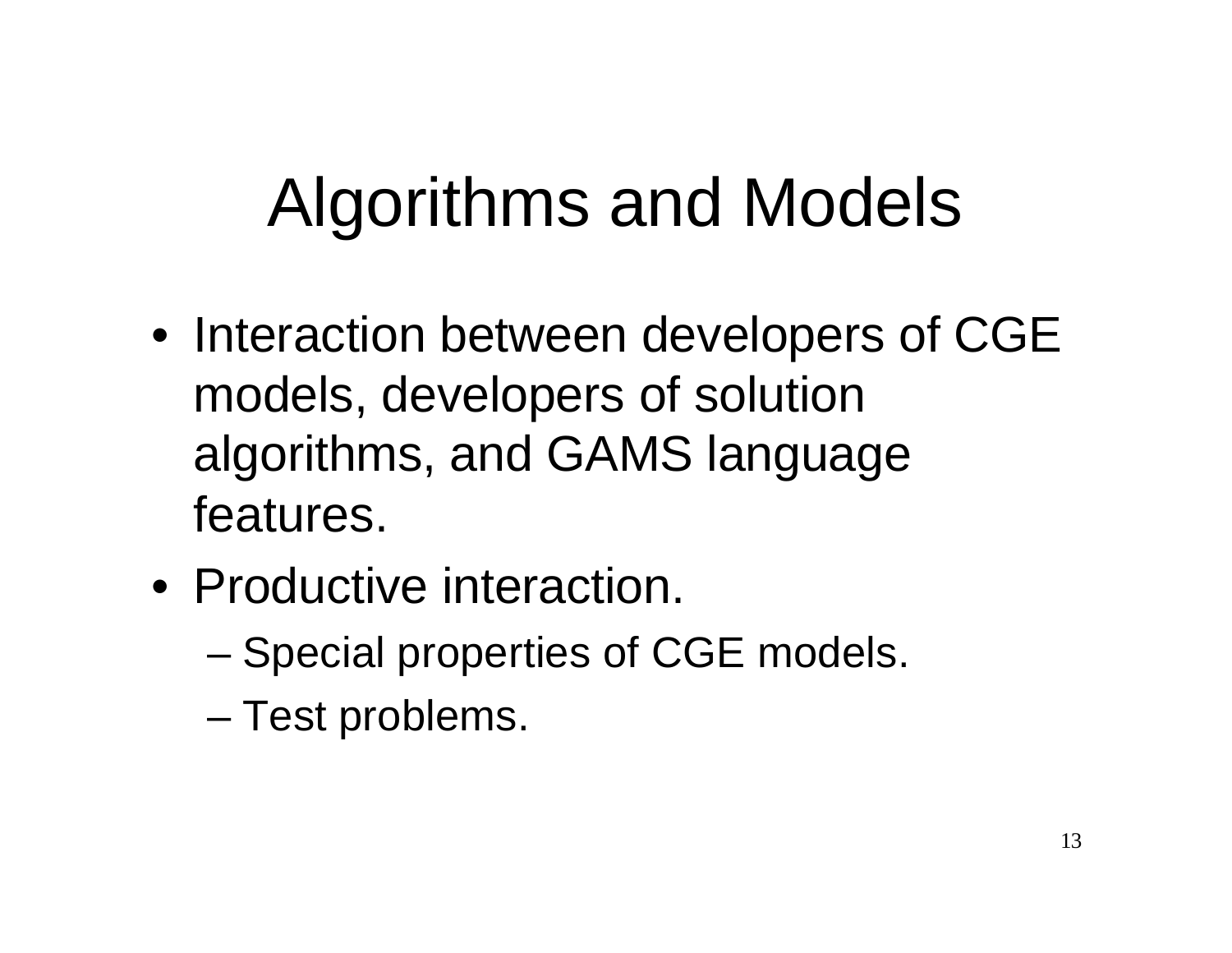#### CGE Model

 $(1)$  QS(a) = E =

- $aq(a)*PROD(f,QF(f,a)**beta(f,a));$
- (2)  $WF(f)*QF(f,a)$  = E betaq(f,a)\*PQ(a)\*QS(a);
- (3) YH  $=$   $E=$  SUM(f,  $WF(f)*qfs(f)$ ) ;
- $(4)$  PQ(a)\*QD(a) = E= betah(a)\*YH ;
- $(5)$  QD(a) QS(a) = E = 0 ;
- $(6)$  SUM( $(f,a)$ , QF $(f,a)$ ) qfs $(f)$  =E= 0;
- (7) SUM(a, alpha(a)\*PQ(a)) =  $E =$  pbar ;

**Identities:**

 $YH$   $\equiv$  SUM(a, PQ(a)\*QD(a))

 $PO(a)*QS(a) \equiv SUM(f, WF(f)*QF(f,a))$ 

14  $SUM(a, PQ(a)*(QD(a)-QS(a)) +$ SUM(f,  $WF(f) * (SUM(a, OF(f,a)) - qfs(f)) = 0$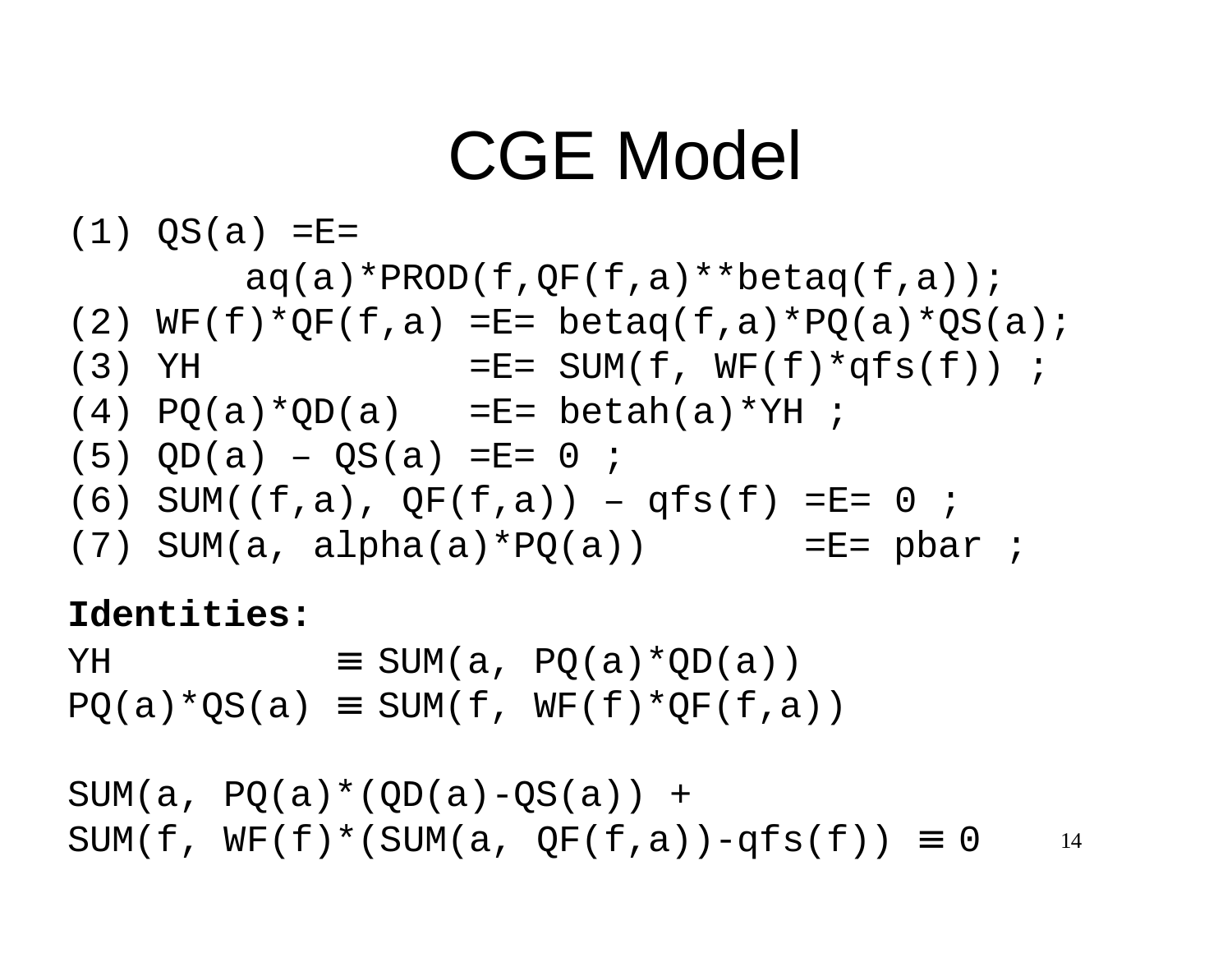#### Equations and Variables

**Equation: Variables:**

- **(1) Product supply QS(a)**
- **(2) Factor demand QF(f,a)**
- **(3) Income YH**
- **(4) Product demand QD(a)**
- **(5) Product market PQ(a)**
- **(6) Factor market WGF(f)**
- **(7) Price numeraire**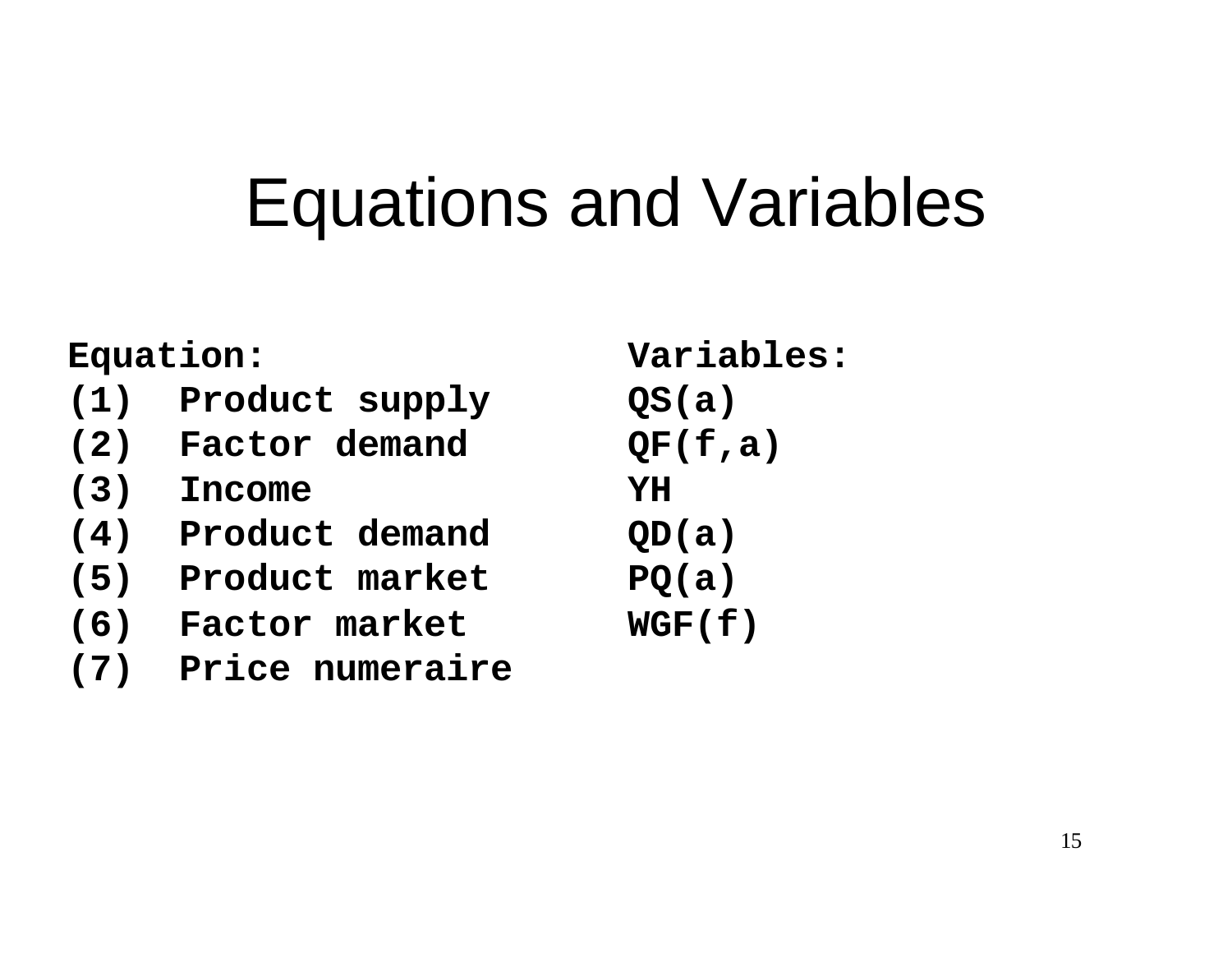# Square CGE Model

- The model has one more equation than number of variables.
- The third identity (Walras' Law) implies that the excess demand equations are functionally dependent.
	- Jacobian is singular.
- Drop one excess demand equation.
	- MCP will solve this model.
	- NLP solvers will also work fine, with arbitrary objective function.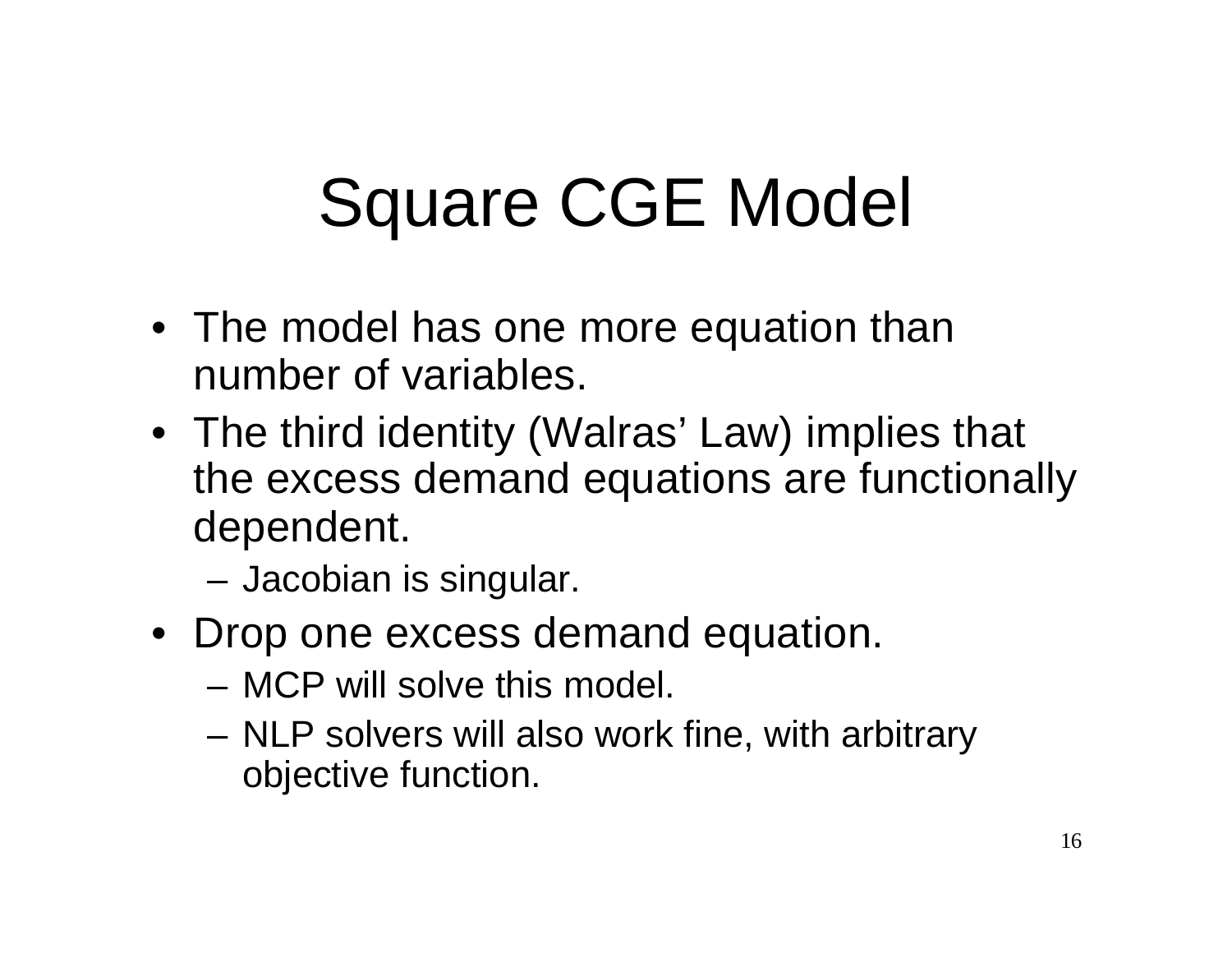#### NLP Solvers

- Problem is to find unique feasible basis.
- Objective function is irrelevant, but judicious choice of objective function may improve solver performance.

– Sum of squared excess demands.

• Feasible to loosen model and optimize.

– Social welfare function.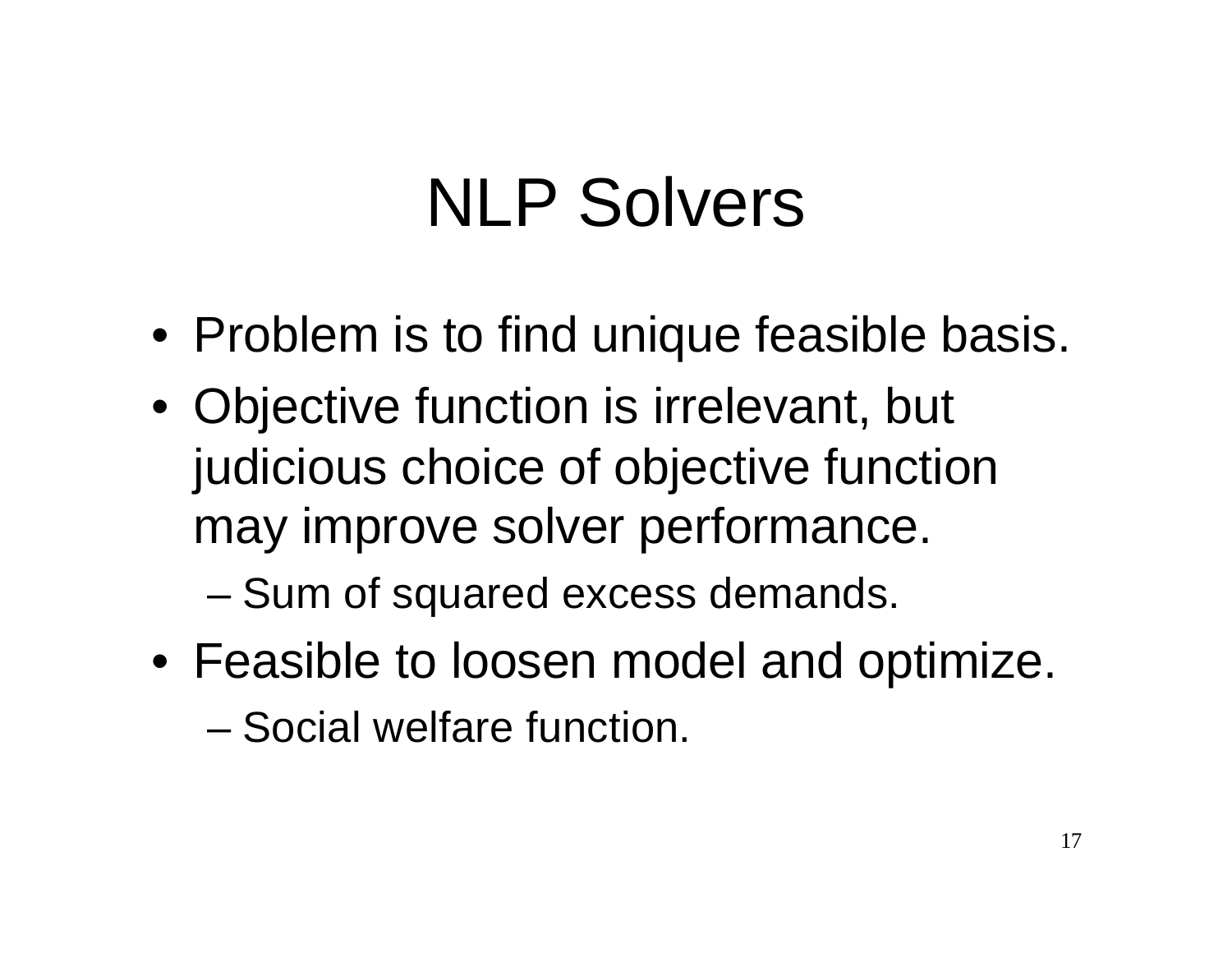# Benign Singularity

• Add an identity. One more equation than number of variables.

– Or do not drop an excess demand equation.

- The solution is unchanged—benign singularity.
- NLP solvers will solve this model.
	- Possible scaling/precision problems, but new solvers seem unfazed.
- MCP solver will fail—model is not square.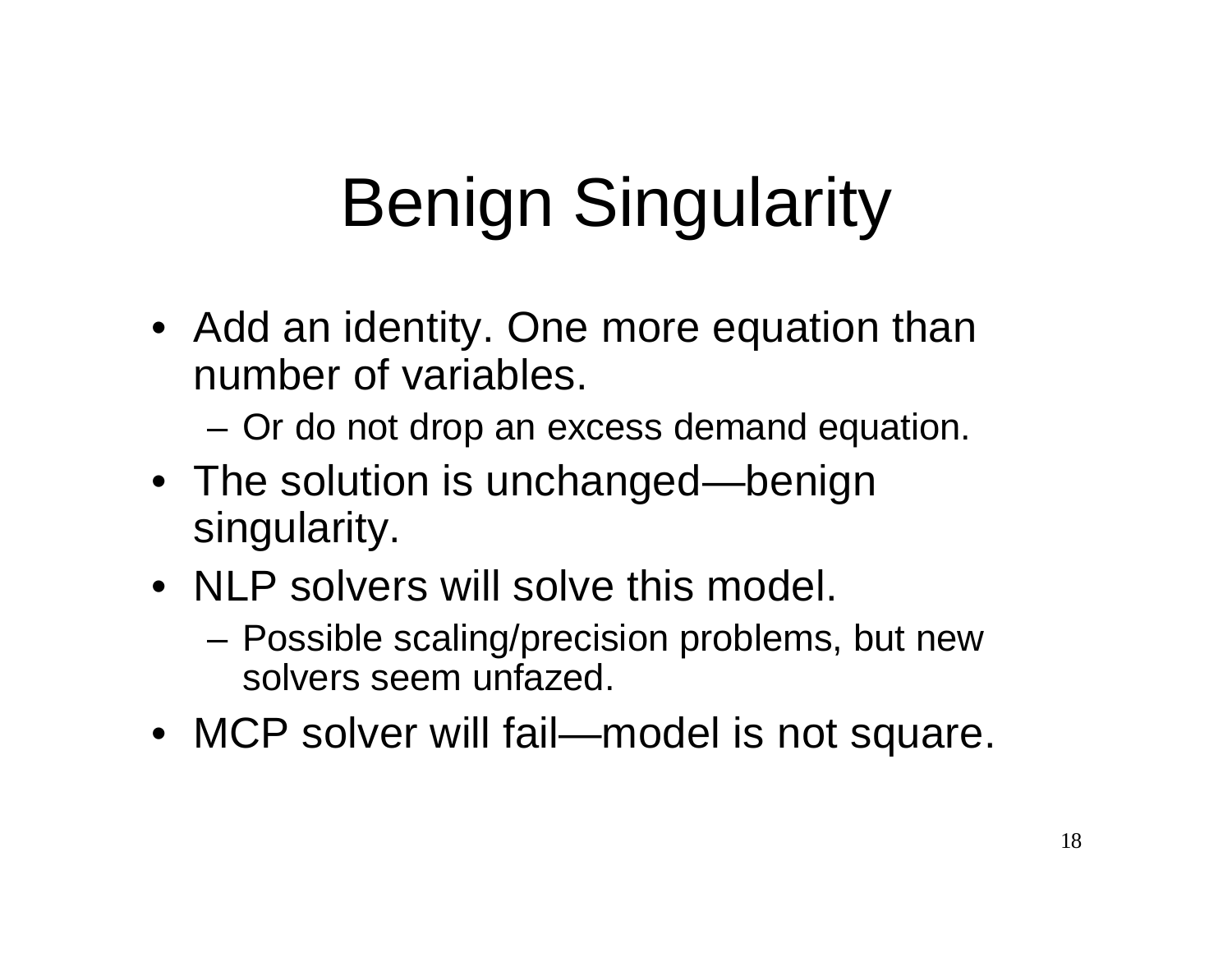# Benign Rectangularity

- Some factors do not appear in some sectors. They are excluded from production functions and factor demand equations.
- But, perhaps not excluded from factor market clearing equations.
- Result: model with excess variables.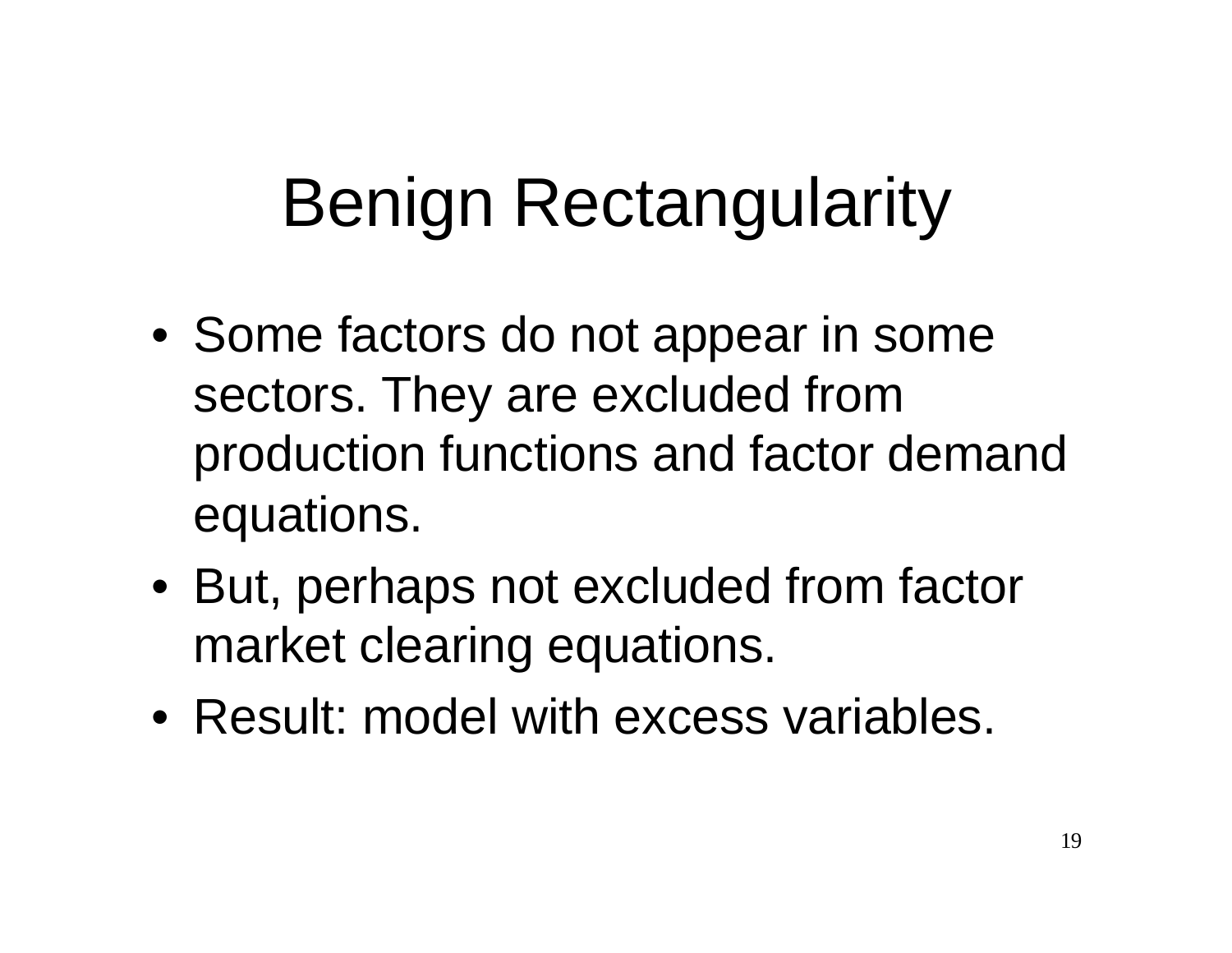#### Benign Rectangularity

 $(1)QS(a)$  =E=  $aq(a)*PROD(fSbeta(q(f,a)),$  $OF(f,a)**beta(f,a))$ ;

 $(2)$  \$betaq(f,a)..  $WF(f)*QF(f,a) = E= \beta\text{beta}(f,a)*PQ(a)*QS(a)$ ;

 $(6)$  SUM( $(f,a)$ , QF(f,a)) – qfs(f) =E= 0;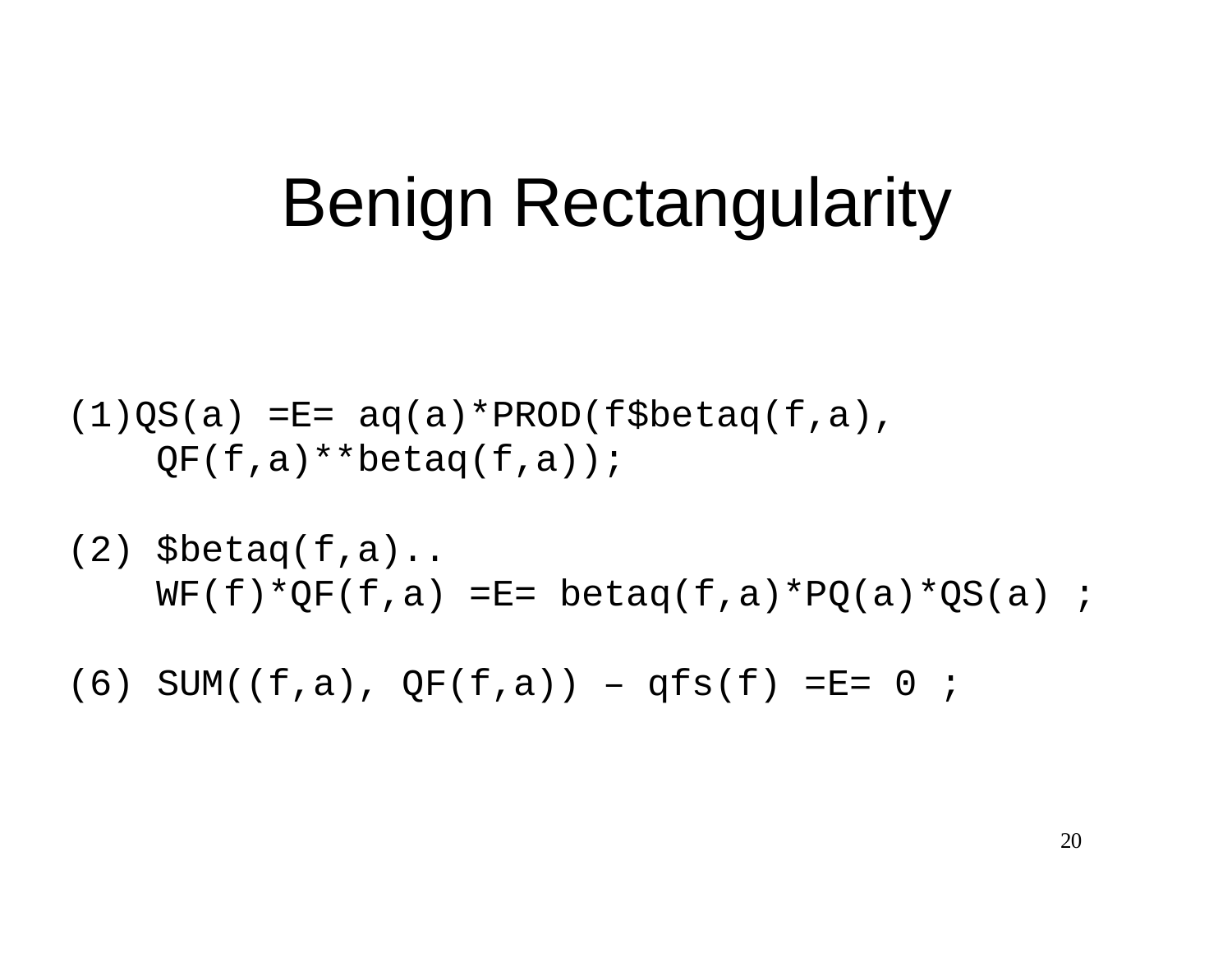## Benign Rectangularity

- Excess variables must all be zero at solution. So, solution does not change.
- NLP solvers will solve this model.
- MCP will fail—model is not square.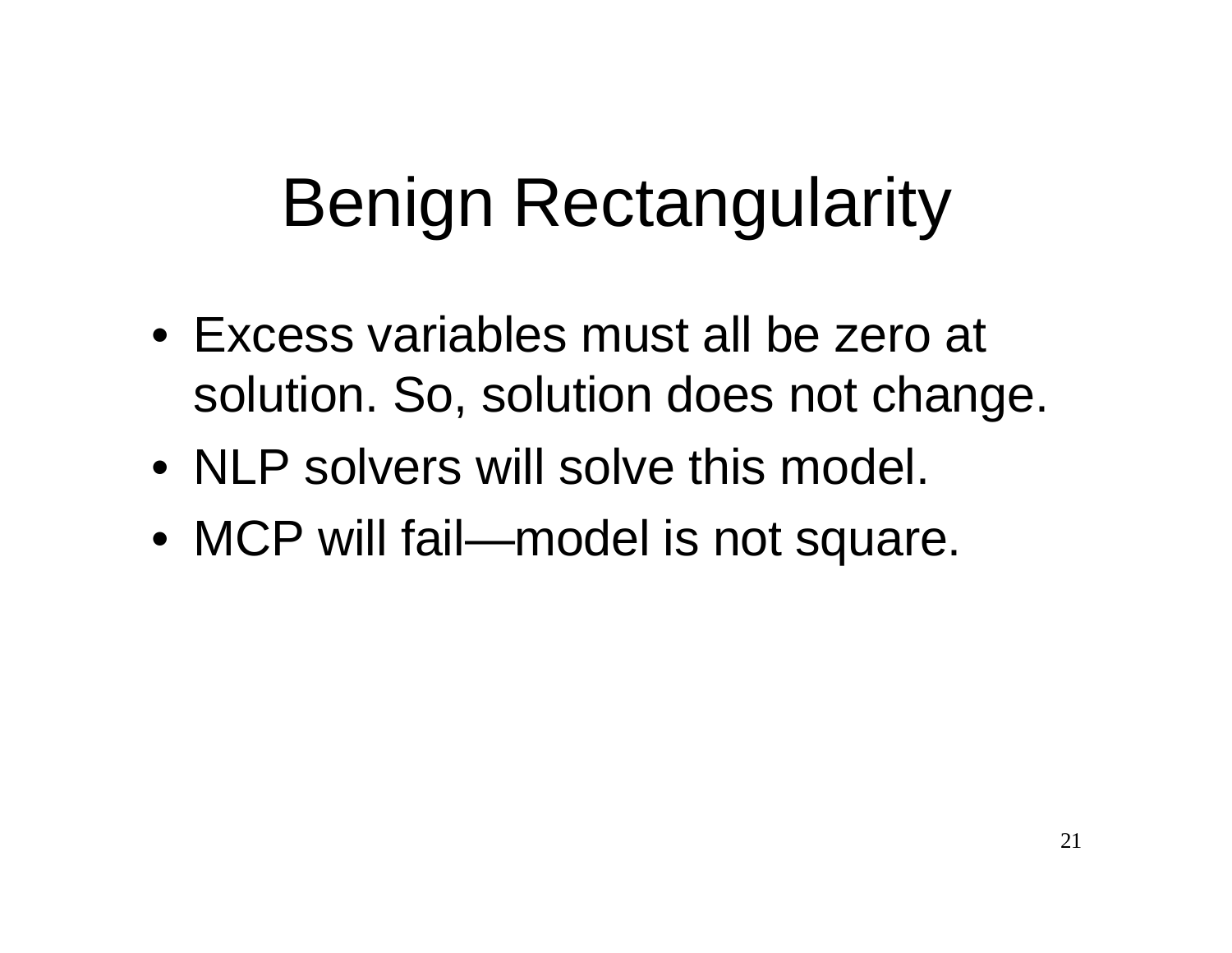### MCP Test

- Add one identity and one benign excess variable.
	- Benign singularity.
- Model is square, but Jacobian is singular.
- NLP solvers will solve this model.
- MCP will also solve it.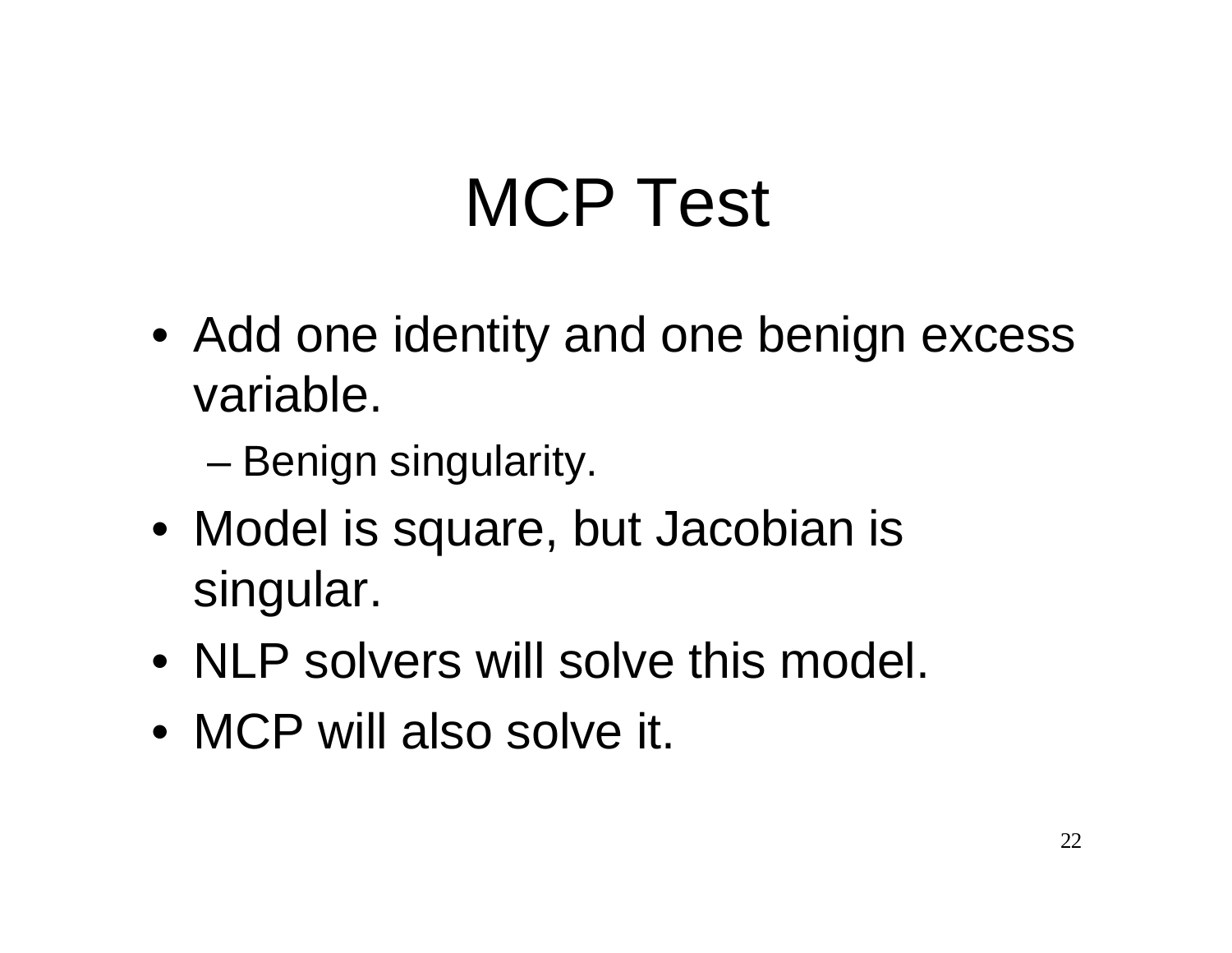#### Walras' Law

- Walras' Law implies a singular Jacobian of excess demand equations.
	- Standard approach: drop one equation.
- Alternative: Add a dummy variable
	- "Walras" variable must be zero at solution.
	- Model is square.
- Jacobian is singular at solution.
- NLP and MCP solvers all work.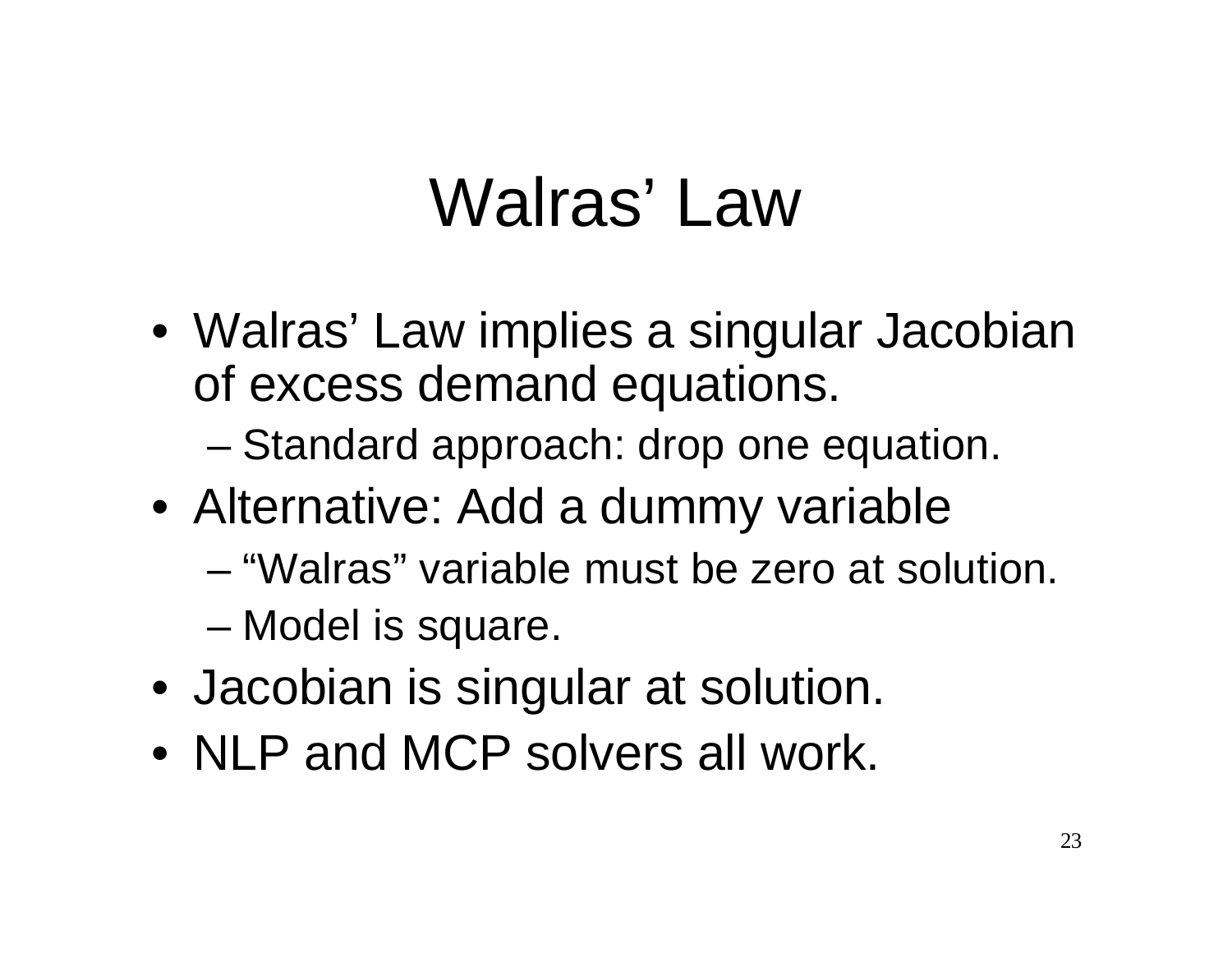#### Conclusion

- MCP solvers
	- Facilitate development of CGE models incorporating complementarity relationships
		- Minimum wage
		- TRQs and import rationing
		- LP technology specification
		- Agricultural policy regimes
		- "Regime shift" macro models